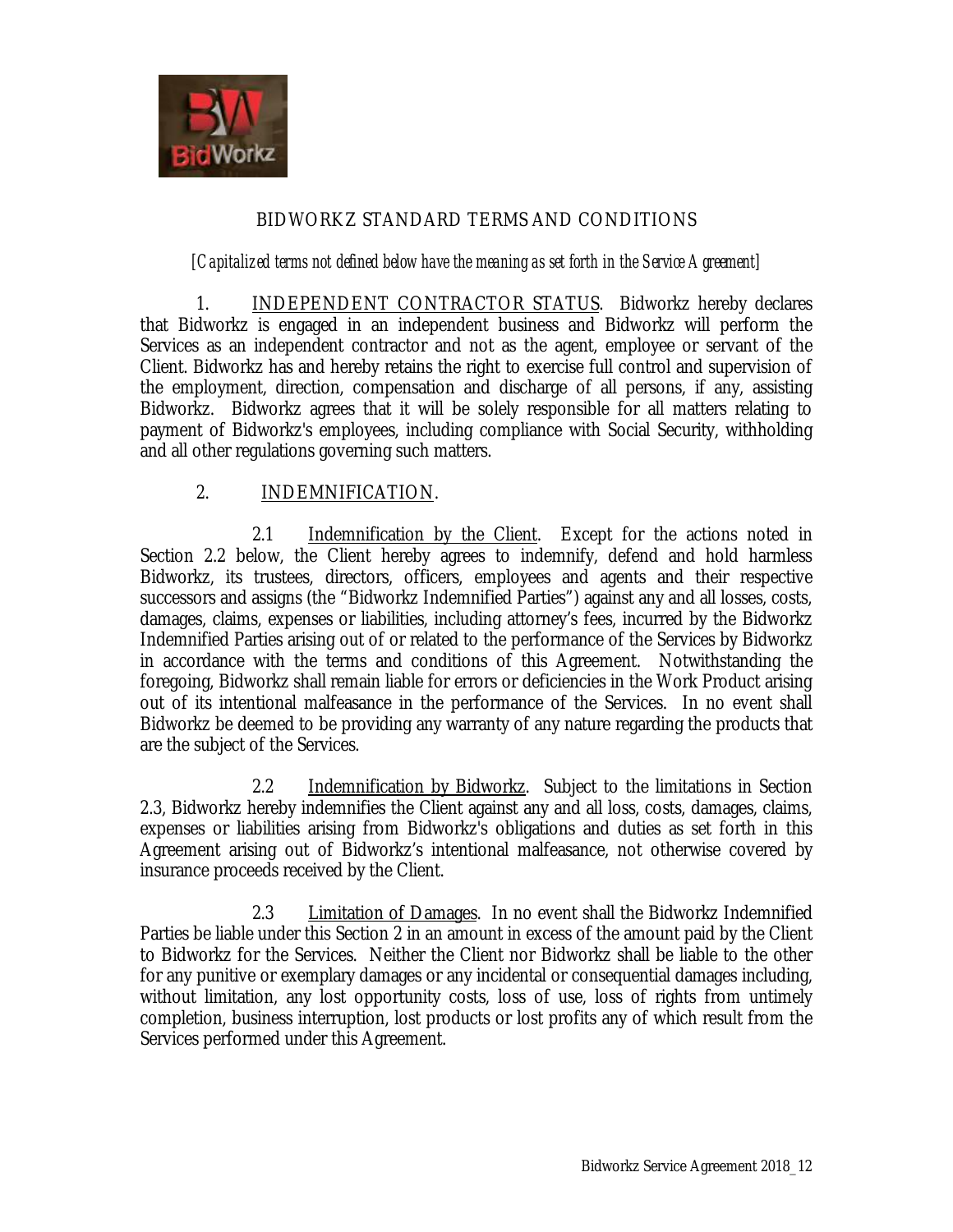3. OWNERSHIP AND LICENSING OF INTELLECTUAL PROPERTY. Intellectual property developed and owned by each Party prior to the date of this Agreement shall remain the property of such Party.

4. CONFIDENTIALITY. Bidworkz agrees that it will not use or disclose Client's confidential information except as is necessary for Bidworkz to perform under this Agreement.

## 5. GENERAL PROVISIONS.

a) Notices. All notices pertaining to this Agreement shall; (i) be in writing; and (ii) shall be transmitted either by email, facsimile, overnight mail, personal hand delivery or through the facilities of the United States Post Office, certified or registered mail, return receipt requested. The last know addresses of the respective Parties shall be the places where notices shall be sent, unless written notice of a change of address is given.

b) Binding Effect. Each and every covenant, term, provision and agreement herein contained shall be binding upon and inure to the benefit of the Parties hereto and their respective heirs, successors, assigns and legal representatives and shall survive the termination of this Agreement where appropriate to carry out the terms thereof.

c) Parties in Interest. Nothing in this Agreement shall confer any rights or remedies under or by reason of this Agreement on any persons other than the Parties and their respective successors and assigns nor shall anything in this Agreement relieve or discharge the obligation or liability of any third person to any party to this Agreement, nor shall any provision give any third person any right of subrogation or action over or against any party to this Agreement.

d) Attorney's Fees. In the event that any legal, declaratory, self-help, or equitable action or arbitration or any other action not considered to be a legal or equitable action is commenced between the Parties hereto or their personal representatives concerning any provision of this Agreement or the rights and duties of any person in relation thereto, the prevailing Party shall be entitled, in addition to such other relief that may be granted, to a reasonable sum for their attorney's fees and any other costs and expenses relating thereto.

e) Governing Law. The validity, interpretation, construction and performance of this Agreement shall be controlled by and construed under the laws of the State of California. In the event of any litigation arising out of any dispute in connection with this Agreement, the Parties hereby consent to the jurisdiction of the California courts with venue in Orange County, California.

f) Assignment. Except as noted herein, neither this Agreement nor any duties or obligations hereunder shall be assignable by Bidworkz without the prior written consent of the Client, which may be withheld in the reasonable discretion of the Client.